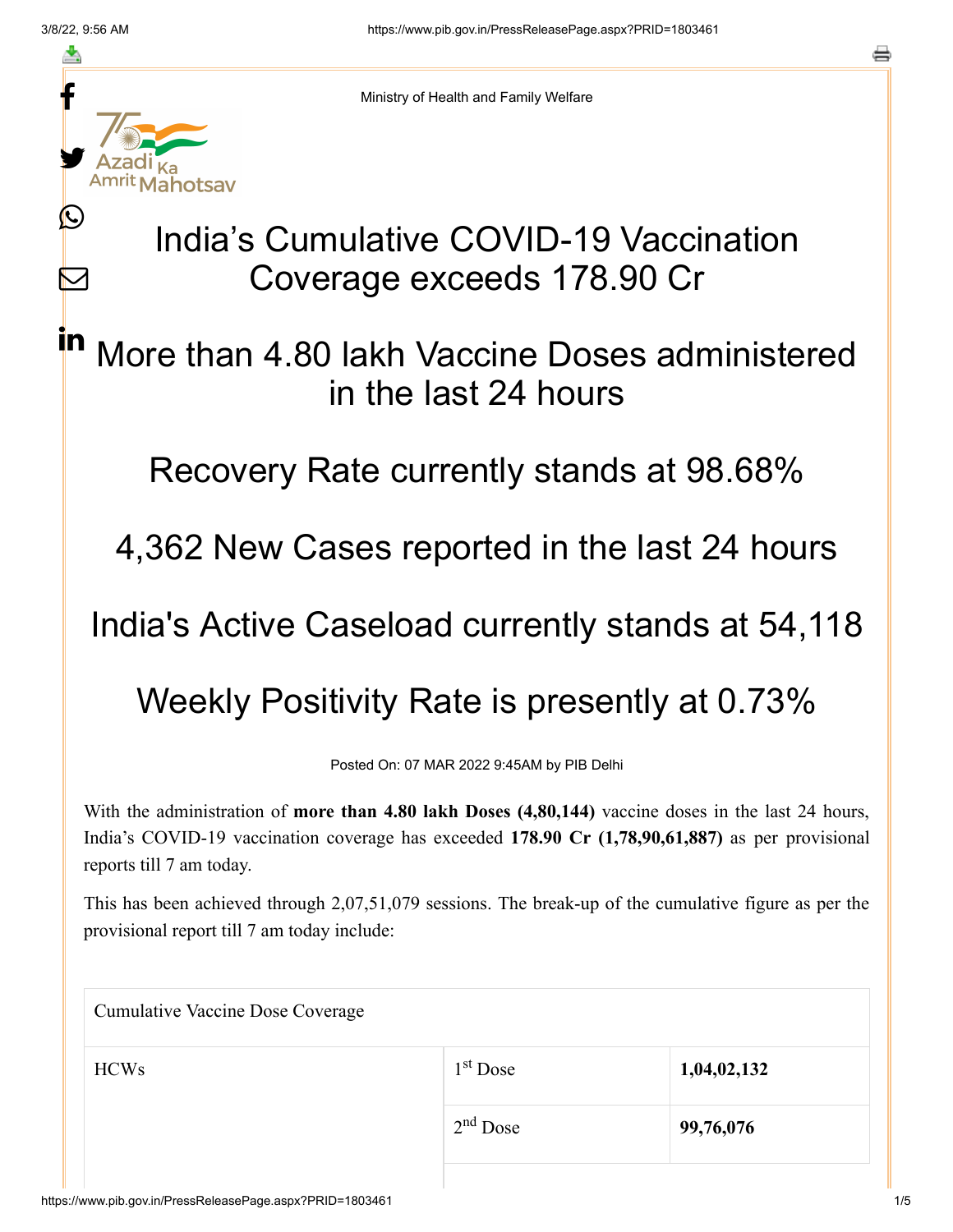| f<br>$\mathbf{\Omega}$<br>in |                        | <b>Precaution Dose</b> | 42,46,421       |
|------------------------------|------------------------|------------------------|-----------------|
|                              | <b>FLWs</b>            | $1st$ Dose             | 1,84,10,499     |
|                              |                        | $2nd$ Dose             | 1,74,60,733     |
|                              |                        | <b>Precaution Dose</b> | 63,89,301       |
|                              | Age Group 15-18 years  | $1st$ Dose             | 5,54,05,474     |
|                              |                        | $2nd$ Dose             | 3,09,62,112     |
|                              | Age Group 18-44 years  | $1st$ Dose             | 55,26,01,749    |
|                              |                        | $2nd$ Dose             | 44,98,37,567    |
|                              | Age Group 45-59 years  | $1st$ Dose             | 20,24,08,724    |
|                              |                        | $2nd$ Dose             | 18, 14, 43, 266 |
|                              | Over 60 years          | $1st$ Dose             | 12,65,14,228    |
|                              |                        | $2nd$ Dose             | 11,29,95,122    |
|                              |                        | <b>Precaution Dose</b> | 1,00,08,483     |
|                              | <b>Precaution Dose</b> |                        | 2,06,44,205     |
|                              | Total                  |                        | 1,78,90,61,887  |

**9,620** patients have recovered in the last 24 hours and the cumulative tally of recovered patients (since the beginning of the pandemic) is now at **4,23,98,095.**

Consequently, India's recovery rate stands at **98.68%.**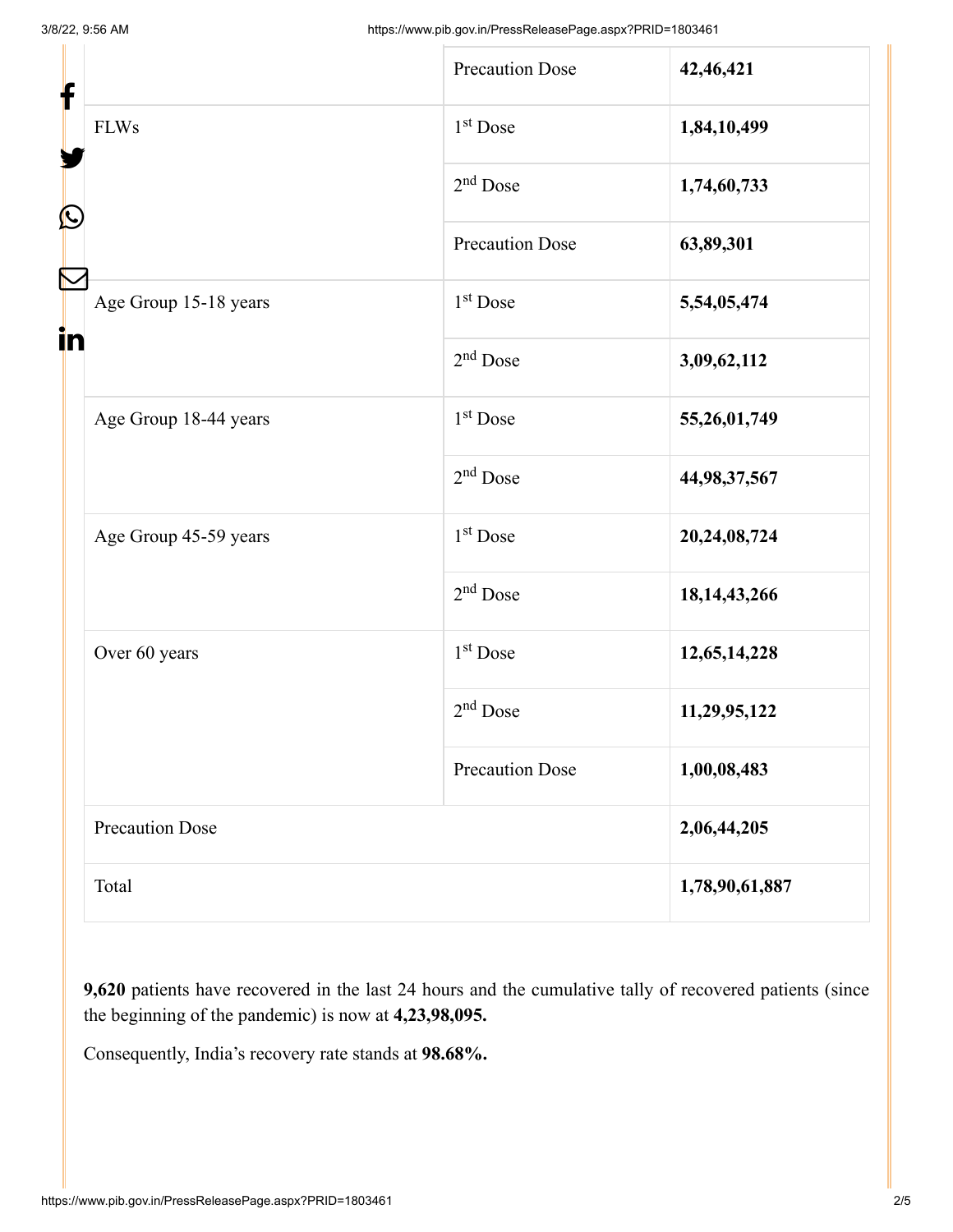

## **4,362 new cases** were reported in the last 24 hours.



India's Active Caseload is presently at **54,118.** Active cases constitute **0.13%** of the country's total Positive Cases**.**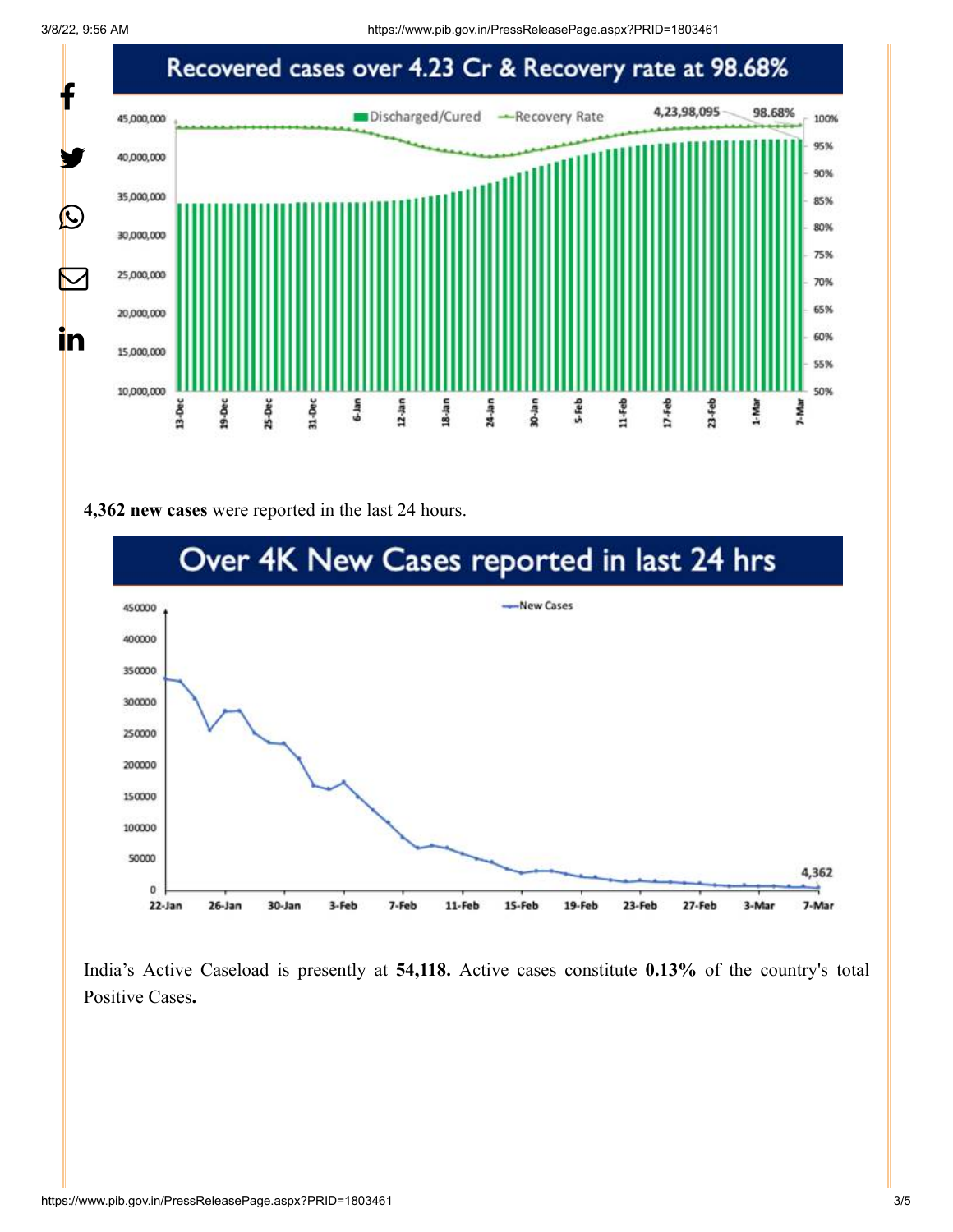3/8/22, 9:56 AM https://www.pib.gov.in/PressReleasePage.aspx?PRID=1803461



The testing capacity across the country continues to be expanded. The last 24 hours saw a total of **6,12,926** tests being conducted. India has so far conducted over **77.34 Cr (77,34,37,172**) cumulative tests.

While testing capacity has been enhanced across the country, **Weekly Positivity Rate** in the country currently **stands at 0.73%** and the **Daily Positivity rate is reported to be 0.71%.**